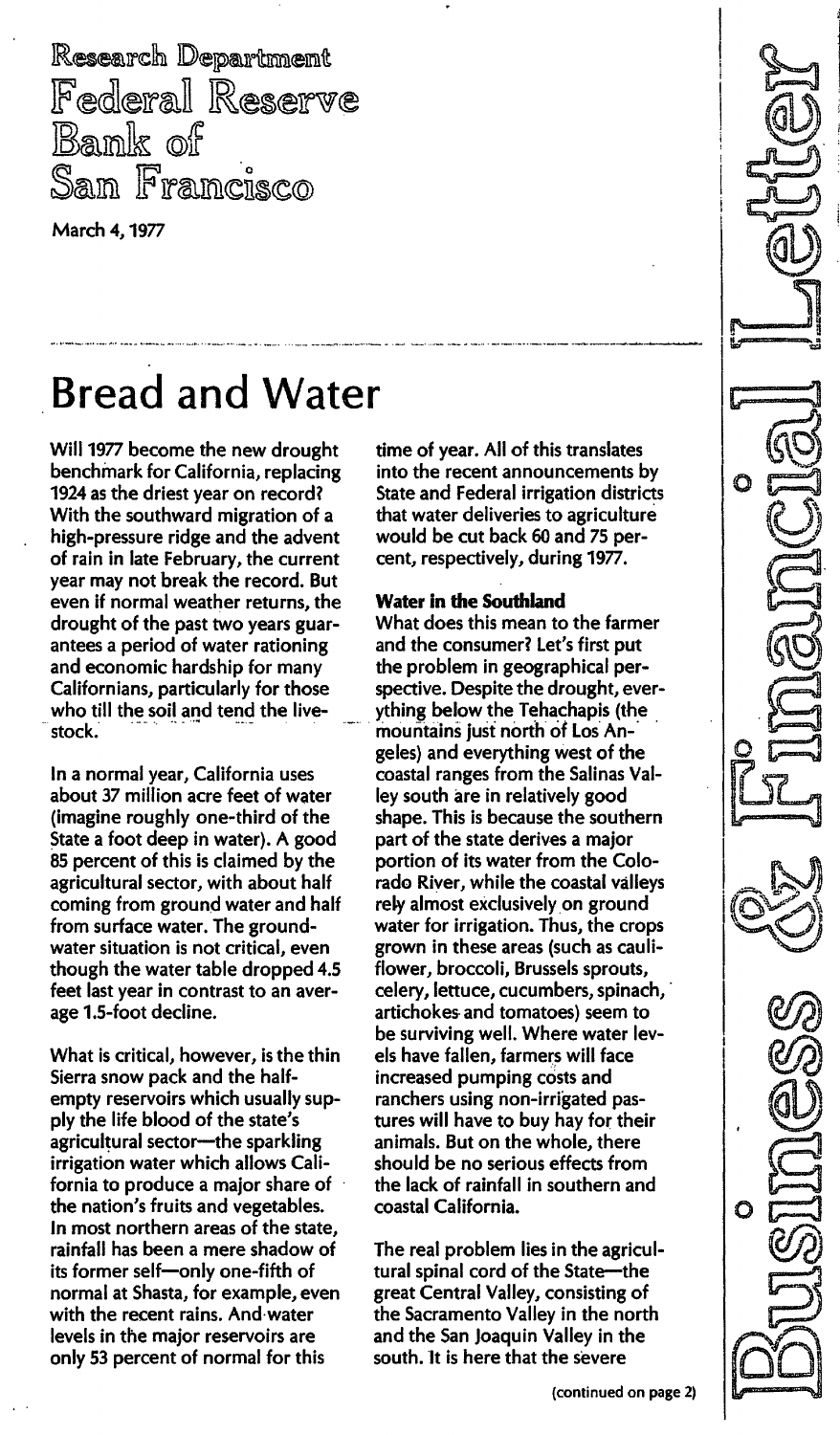Research Department Federal Reserve Bank of Sam Framcisco

Opinions expressed in this newsletter do not necessarily reflect the views of the management of the Federal Reserve Bank of San Francisco, nor of the Board of Governors of the Federal Reserve System.

-. -.--. -.. -. ---\_. \_---\_. \_. \_-----\_. \_-------------

water cutbacks by State and Federal water projects will be most intensely felt. But here again, those areas with ground water available are in better shape than others. For example, the eastern side of the San Joaquin Valley can make up for a good part of the surface-water cutback by simply pumping more ground water.

Unfortunately, that ground water is becoming increasingly expensive to acquire because more energy is required to pump water from lower depths (especially with the continued decline in the water table) and because each unit of energy is becoming increasingly expensive. The Public Utilities Commission allows a fuel-rate adjustment every six months; thus, Central Valley electricity prices increased 22 percent on January 5 and are likely to rise by another 10 percent at midyear. Moreover, each 10-percent decline in the water table requires roughly 10 percent more energy to pump a given amount of water. Meanwhile, with many farmers deepening old wells and digging new ones, there is a six-month wait for well-digger services. All of this means increased costs and reduced net income even for those lucky farmers who have enough water to maintain production.

## Crisis in the San Joaquin

The worst situation is found on the west side of the San Joaquin Valley. Those farms that had wells when the State Water Project came to the west side in the 1960's soon abandoned them for the cheaper surface water. Today, most of those

wells are useless-too shallow, rusted out, or simply lost somewhere beneath the furrowed earth. So for many, there is simply no short-run way of offsetting the State's 60 percent cutback.

Nonetheless, a 60-percent decline in water supplies will not mean a full 60-percent decline in farm output on the west side. Very careful water management and a switch to less water-intensive crops should soften the cutback. Probably the highest priority wi! be given to the survival of vines and tree crops, which represent large investments that would take a number of years to replace. Second, the usual double-cropping of grains probably will be supplanted by a large increase in summer fallow. Aside from grains, likely candidates for reduction include sugar beets, leafy vegetables, alfalfa, melons and tomatoes. However, in view of this year's 16-percent rise in processingtomato prices, many observers feel that other areas, including the Imperial and coastal valleys, will more than make up for any San Joaquin Valley cutbacks.

The drought also means increased uncertainty for cotton. Farmers had planned to expand cotton acreage prior to the water-cutback announcements, but now they will probably switch to a water-saving planting method which skips every third row and reduces yields by 25 percent. Total cotton output could go either way. Meanwhile, in the Sacramento Valley, the biggest cropping change will be a severe reduction in the planting of rice-a

2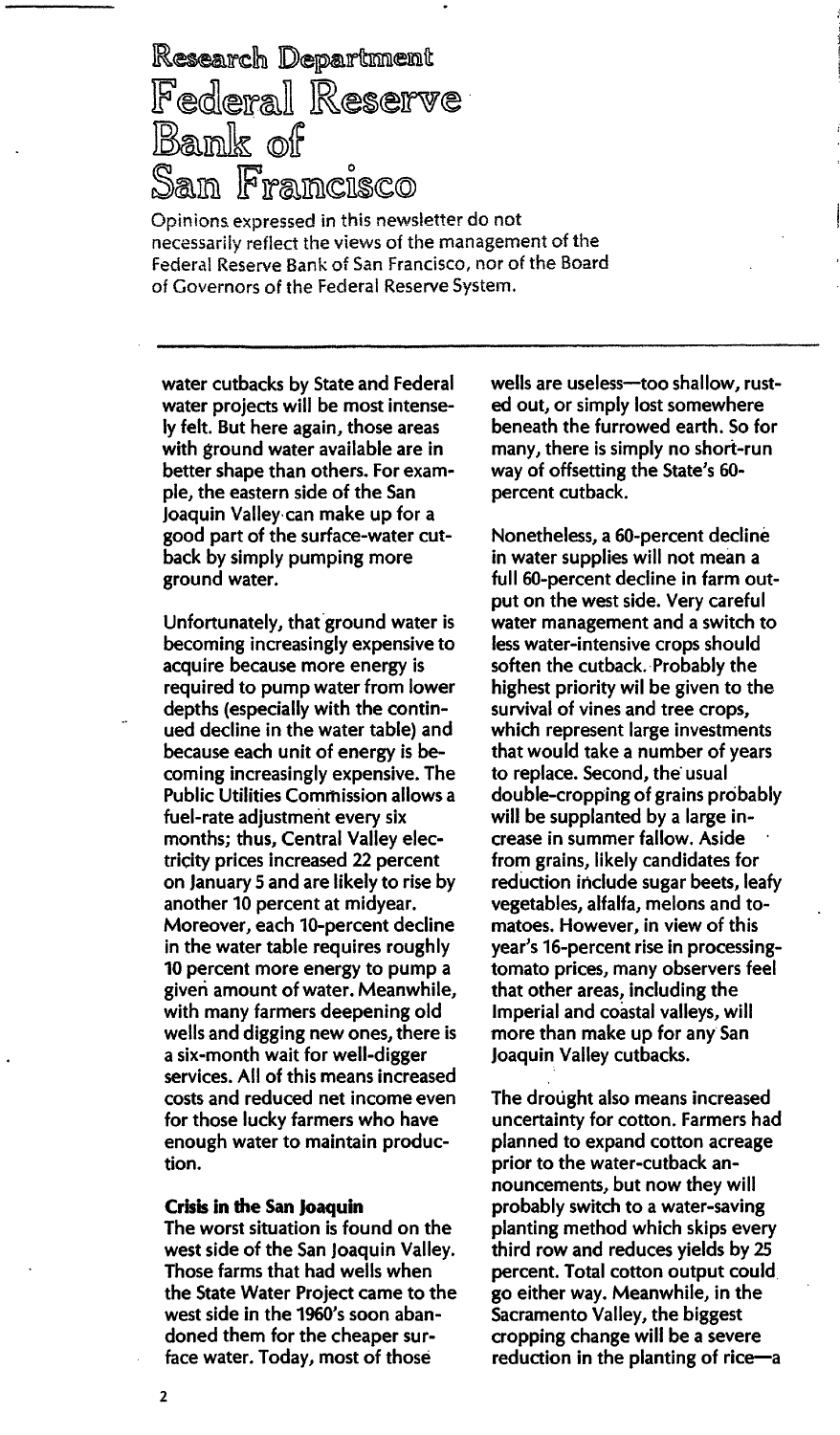quarter-billion dollar earner but also a very heavy water user.

Along the eastern edge of the entire Central Valley, ragged herds of cattle and sad-eyed ranchers roam through the parched Sierra foothills. The drought, coming on top of a two-year decline in cattle prices, means that ranchers' unit costs have risen some sixty dollars above revenues per head. In these circumstances, buying hay (especially at \$75 to \$100 a ton) and hauling water simply do not pay. According to some industry observers, perhaps a third or more of the State's ranchers have thrown in the towel in the past several years.

Agricultural extension agents report that banks have been quite reasonable in carrying farmers who face trouble paying off loans. The only major credit difficulties have been in the livestock sector, where the value of livestock collateral in some cases has fallen to 60 percent of total debt. Total loan demand probably will increase this year. Loans for machinery and equipment (except pumps) may drop sharply, but this should be more than offset by an increase in loans for operating expenses. Because of drought, storm and strike trouble last year, a number of farmers entered 1977 in much less liquid positions than usual.

## farm, food impact

What does all this mean for the farmer and the consumer? The California Department of Food and Agriculture has calculated potential declines in farm income for several

possible moisture scenarios, the most likely being a \$1.2-billion decline-amounting to about 14 percent of 1976's gross farm income of \$8.9 biilion. The bulk of the losses probably would be suffered by growers in the irrigated lands of the San Joaquin Valley.

Compared to the farmer, the consumer has little to complain about. With both a sugar and a rice glut in world markets, neither sugar nor rice prices should be much affected by California's production cutbacks in those crops. Many of the vegetable crops which feed the nation so bounteously are grown either in the Imperial Valley or in coastal valleys, all of which face no irrigated-water shortage. California's grain output is but a drop in the national bucket, and her grain reductions should have littte price effect in a generally surplus situation. Beef prices are almost sure to go up this year, but because of other factors, not the drought.

The U.S. Department of Agriculture has increased the upper end of its forecast of retail food-price increases by one percentage pointmaking a range of 3 to 5 percent $$ in response to all the nation's weather problems, including the Florida freeze and both the Midwestern and Western droughts. However, the California drought by itself may push up the consumer price index by no more than a tenth of a percentage-point. Urban consumers may rejoice, but not too loudly, for their rural brethren remain hard-pressed.

Michael Gorham